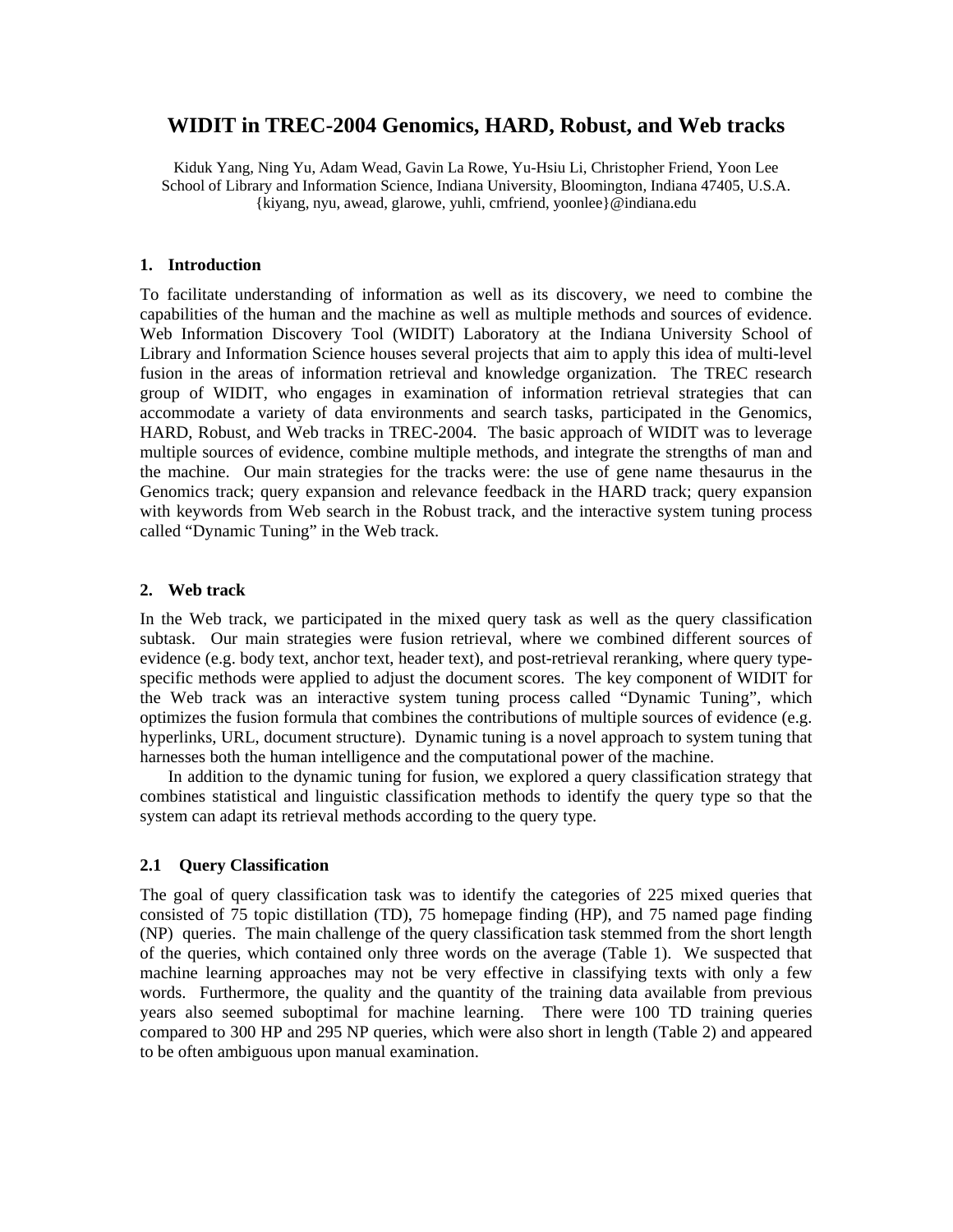| Query Length<br>(# of words) |    |    | 2  |    |    | h | Avg. |
|------------------------------|----|----|----|----|----|---|------|
| TD queries                   | 12 | 41 | 16 | h  | 0  |   | 2.2  |
| NP queries                   |    |    | 28 | 20 | 9  |   | 3.5  |
| HP queries                   | 2  | 9  | 38 | 15 | 8  |   | 3.3  |
| All queries                  | 17 | 61 | 82 | 41 | 17 |   | 3.0  |

**Table 1.** 2004 Web track queries

**Table 2.** Training queries from 2001-2003 Web tracks

|             | <b>Query Counts</b> | Avg. Length |      |              |
|-------------|---------------------|-------------|------|--------------|
|             | 2001                | 2002        | 2003 | (# of words) |
| TD queries  |                     | 50          | 50   | 2.8          |
| NP queries  |                     | 150         | 150  | 4.0          |
| HP queries  | 145                 |             | 150  | 3.6          |
| All queries | 145                 | 200         | 350  | 3.7          |

Consequently, we decided to combine the statistical approach (i.e. automatic classifier) of machine learning with a linguistic classifier based on word cues. To supplement the training data for automatic classifiers, which had three times as many HP and NP than TD queries, we created a lexicon of US government topics by manually selecting keywords from the crawl of the Yahoo!'s U.S. Government category. The linguistic classifier used a set of heuristics based on the linguistic patterns specific to each query type identified from the analysis of the training data. For example, we noticed that queries that end in all uppercase letters tended to be HP, queries containing 4-digit year were more likely to be NP, and TD queries were shorter in general than HP or NP queries. We also identified some word cues for NP (e.g. about, annual, report, etc.) and HP (e.g. home, welcome, office, bureau, etc.) query types. After constructing the linguistic classifier, we combined the automatic classifier and the heuristic classifier with a simple ad-hoc heuristic that arrived at the query classification in the following manner:

*if single word, assign TD. else if strong word cue, assign linguistic classification. else assign statistical classification.* 

We tested Naïve Bayes and SVM classifiers with the Yahoo-enriched training data, which showed little difference in performance. The classifier comparisons (i.e. statistical vs. linguistic vs. combination) showed the best performance by the combination classifier, which was the classifier used in our official run. Only three TREC groups who participated in the query classification task, and there was little difference in performance across systems.

# **2.2 Mixed Query Task**

Our main task in the mixed query task was to optimize the system for mixed topic. Having engaged in the query classification, our approach to the mixed query task was based on optimizing retrieval strategy for each of the query types. To leverage the multiple sources of evidence, we created separate document indexes for body text, anchor text of incoming links, and header text that consists of meta field text and emphasized portion of body text. The retrieval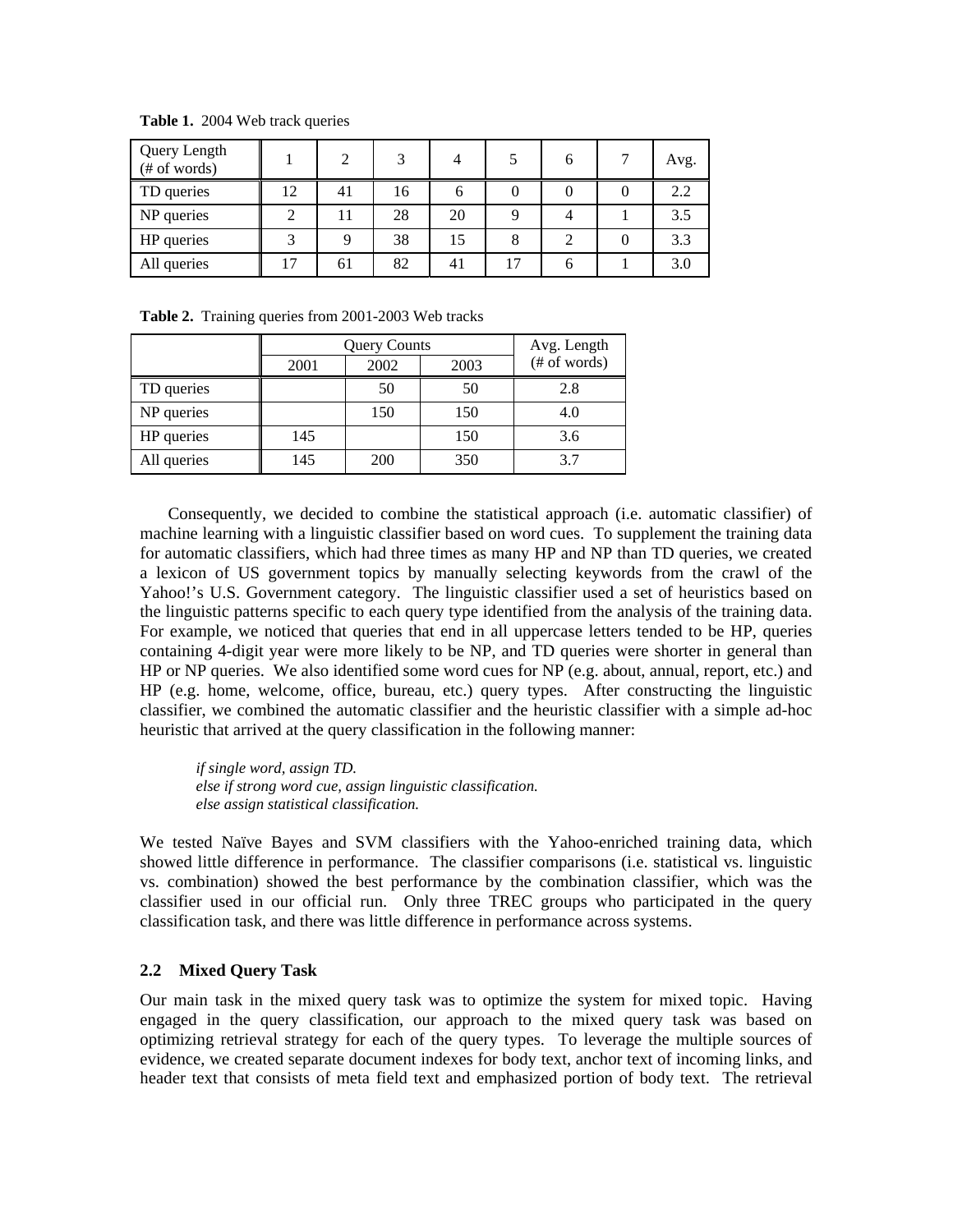results using each index were combined using weighted sum with various weights to determine the optimum fusion formula for the baseline run without regards to query types.

In addition to fusion by result merging, we employed a post-retrieval rank-boosting strategy to rerank the merged results for each query type. Our general approach to query type-specific reranking was as follows: boost the rank of potential homepages if the query is topic-distillation or homepage finding type; boost the rank of pages with keyword matches if the query is hompage or named page finding type. More specifically, our rank boosting heuristic kept top 5 ranks static, while boosting the ranks of potential homepages (identified by URL type determination) as well as pages with keyword matches in document titles and URLs.

#### **2.3 WIDIT Web IR System**

WIDIT Web IR system consists of five main modules: indexing, retrieval, fusion (i.e. result merging), reranking, and query classification modules. The indexing module processes various sources of evidence to generate multiple indexes. The retrieval module produces multiple result sets from using different query formulations against multiple indexes. The fusion module, which is optimized via the static tuning process, combines result sets using weighted sum formula. The reranking module uses query-specific reranking formulas optimized via dynamic tuning process to rerank the merged results, and the query classification module uses a combination of statistical and linguistic classification methods to determine query types. The overview of WIDIT Web IR system architecture is displayed in Figure 1.



**Figure 1. WIDIT Web IR System Architecture**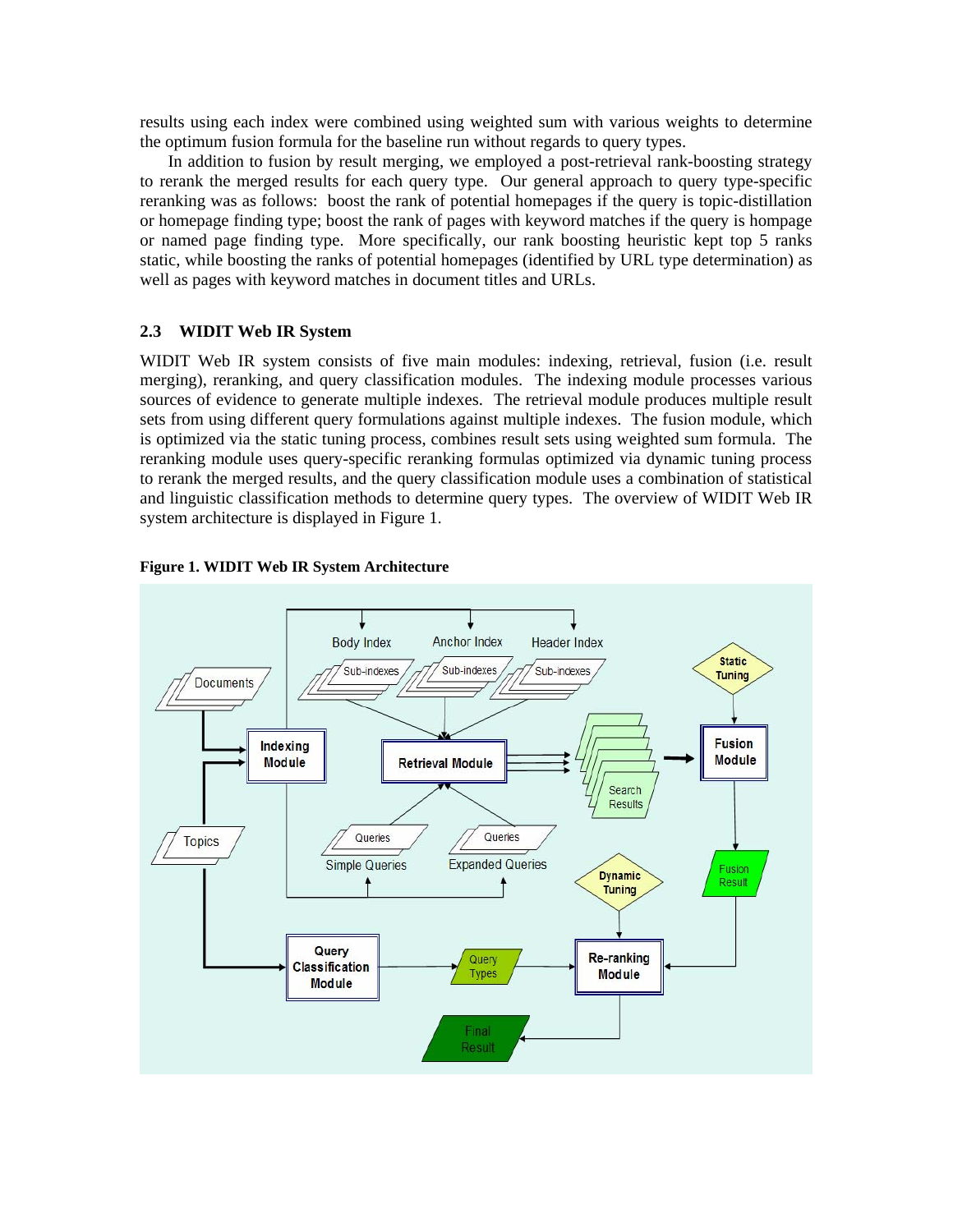## **2.3.1 Reranking Factors**

Previous TREC participants found various sources of evidence such as anchor text (Craswell, Hawking & Robertson, 2001; Hawking & Craswell, 2002; Craswell & Hawking, 2003) and URL characteristics (Kraajj et al., 2002; Tomlinson, 2003, Zhang et al., 2003) to be useful in the Web track tasks. Based on those findings as well as the analysis of our Web track results in 2003, we decided to focus on four categories of the reranking factors. The first category was the fieldspecific match, where we scored each document by counting the occurrences of query words (keyword, acronym, phrase) in URL, title, header, and anchor texts. The second category of reranking factors we used was the exact match, where we looked for exact match of query text in title, header, and anchor texts (exact), or in the body text (exact2) of documents. The third category was link-based, where we counted documents' inlinks (indegree) and outlinks (outdegree). The last category was the document type, which was derived based on its URL (Tomlinson, 2003; Kraajj et al., 2002), or derived using a linguistic heuristic similar to the one used in query classification.

| <i><u>Index</u></i> |                    |                                                                                     |             |         |                                |                | <i><b>Original</b></i> |                |                                                               |            |                 |             |       |                                                                                             | <b>Reranked</b> |    |            |        |                                                     |                                                                                    |      |
|---------------------|--------------------|-------------------------------------------------------------------------------------|-------------|---------|--------------------------------|----------------|------------------------|----------------|---------------------------------------------------------------|------------|-----------------|-------------|-------|---------------------------------------------------------------------------------------------|-----------------|----|------------|--------|-----------------------------------------------------|------------------------------------------------------------------------------------|------|
|                     | <b>T</b> TD        |                                                                                     |             |         | $MAP$ MRP MRR                  |                | S1                     | S <sub>5</sub> | <b>S10</b>                                                    | <b>P10</b> |                 |             |       | $MAP$ MRP MRR                                                                               | S1              | S5 | <b>S10</b> | P10    |                                                     |                                                                                    |      |
|                     | <b>TNP</b>         | ALL topics 0.3713 0.2960 0.4517 0.3156 0.6044 0.6844 0.0964                         |             |         |                                |                |                        |                |                                                               |            |                 |             |       | $[0.4374][0.3616][0.5201][0.3778][0.6756][0.7689][0.1044]$                                  |                 |    |            |        |                                                     |                                                                                    |      |
|                     | <b>T</b> NP        | <b>TD</b> topics                                                                    |             |         |                                |                |                        |                | $[0.0974][0.1170][0.3162][0.1600][0.4800][0.6000][0.1400]$    |            |                 |             |       | $[0.0974]$ $[0.1170]$ $[0.3162]$ $[0.1600]$ $[0.4800]$ $[0.6000]$ $[0.1400]$                |                 |    |            |        |                                                     |                                                                                    |      |
|                     | <b>TNP</b>         | NP topics                                                                           |             |         |                                |                |                        |                | $ 0.6028 0.4778 0.6134 0.4800 0.7733 0.8400 0.0853 $          |            |                 |             |       | $[0.6176]$ $[0.4911]$ $[0.6244]$ $[0.4800]$ $[0.7867]$ $[0.8533]$ $[0.0867]$                |                 |    |            |        |                                                     |                                                                                    |      |
|                     | T TD<br>T HP       | <b>HP</b> topics                                                                    |             |         |                                |                |                        |                | $[0.4136][0.2933][0.4256][0.3067][0.5600][0.6133][0.0640]$    |            |                 |             |       | $ 0.5973 0.4767 0.6198 0.4933 0.7600 0.8533 0.0867 $                                        |                 |    |            |        |                                                     |                                                                                    |      |
|                     | T HP               | Q1(TD)                                                                              |             |         | 0.2274   0.1667   0.5000   0   |                |                        |                |                                                               | 0.3000     |                 |             |       | 0.2274 0.1667 0.5000 0                                                                      |                 |    |            | 0.3000 |                                                     |                                                                                    |      |
|                     | <b>TTD</b>         | (weights) score keyword acronym phrase exact exact2 inlink outlink pagetype urltype |             |         |                                |                |                        |                |                                                               |            |                 |             |       |                                                                                             |                 |    |            |        |                                                     |                                                                                    |      |
|                     | T HP               | $\odot$ ALL                                                                         |             |         |                                |                |                        |                |                                                               |            |                 |             |       | for top                                                                                     |                 |    |            |        | documents (fix $\Box$ , suppress outlink < $\Box$ ) |                                                                                    |      |
| 10                  | <b>TTD</b>         | $\odot$ TD                                                                          | 1           | $\circ$ | $\overline{0}$                 | $\overline{0}$ | $\overline{0}$         | $\,$ 0 $\,$    | 0                                                             | $\circ$    | $\overline{0}$  | $\,$ 0 $\,$ |       | for top $\boxed{0}$ documents (fix $\boxed{0}$ , suppress outlink < $\boxed{0}$ )           |                 |    |            |        |                                                     |                                                                                    |      |
|                     | <b>T</b> NP        | NP                                                                                  | 1           | $\circ$ | $\overline{0}$                 | $\circ$        | $\circ$                | $\circ$        |                                                               | $\cdot$ .2 |                 |             | $-.2$ | for top $\overline{30}$ documents (fix $\overline{0}$ , suppress outlink < $\overline{0}$ ) |                 |    |            |        |                                                     |                                                                                    |      |
| 12                  | <b>T</b> TD        |                                                                                     |             |         |                                |                |                        |                | .2                                                            |            | $\overline{0}$  |             |       |                                                                                             |                 |    |            |        |                                                     |                                                                                    |      |
|                     | 13 T NP            | HP                                                                                  | $\vert$ 1   | $\circ$ | $\overline{0}$                 | .1             | $\cdot$ 1              | .4             | .6                                                            | .6         | $\overline{.2}$ | .7          |       | for top $\boxed{50}$ documents (fix $\boxed{0}$ , suppress outlink < $\boxed{0}$ )          |                 |    |            |        |                                                     |                                                                                    |      |
|                     | $14$ TNP           | $\bigcirc$ relevant only                                                            |             |         | $\bigcirc$ non-relevant only ( |                | <b>RERANK</b>          |                | ■ Save Results (admin) ■ Save Log ■ Recall Best Formula       |            |                 |             |       |                                                                                             |                 |    |            |        | Show $\bigcirc$ 500 $\bigcirc$ 1000 results         |                                                                                    |      |
|                     | $15$ TD            | Rank                                                                                | $\vert$ Rel |         | Doc                            |                | P                      |                | R                                                             |            |                 |             |       |                                                                                             |                 |    |            |        |                                                     | Score   keyword  acronym  phrase  exact  exact2  inlink  outlink  pagetype  urltyp |      |
|                     | 16 T NP            | 1(1)                                                                                | 10          |         |                                |                |                        |                | G31-95-1709244 0.0000 (0.0000) 0.0000 (0.0000) 0.995408 7     |            |                 |             |       |                                                                                             |                 |    | 17         | 45     | 29                                                  | ∣NP                                                                                | file |
|                     | $17$ THP           |                                                                                     |             |         |                                |                |                        |                | G01-98-3458857 0.5000 (0.5000) 0.1667 (0.1667) 0.968946 6     |            |                 |             |       |                                                                                             |                 | 15 |            |        |                                                     | 22                                                                                 |      |
|                     | 18 T NP            | 2(2)                                                                                | 11          |         |                                |                |                        |                |                                                               |            |                 |             |       |                                                                                             |                 |    |            |        | 6                                                   |                                                                                    | file |
| 19                  | <b>TTD</b>         | 3(3)                                                                                | 10          |         |                                |                |                        |                | G03-56-3077214 0.3333 (0.3333) 0.1667 (0.1667) 0.958766 6     |            |                 |             |       | 10                                                                                          | 3               | 15 | 13         | 16     | 42                                                  | <b>HPP</b>                                                                         | path |
| 20                  | T NP               | 4(4)                                                                                | 10          |         |                                |                |                        |                | $[G03-12-4155229]0.2500(0.2500)]0.1667(0.1667)$ $[0.957275]6$ |            |                 |             |       | 10                                                                                          | 3               | 5  | 44         | 9      | 12                                                  | $ 22\rangle$                                                                       | file |
| 21                  | <b>TTD</b>         | 5(5)                                                                                | 10          |         |                                |                |                        |                | G10-47-2751220 0.2000 (0.2000) 0.1667 (0.1667) 0.926800 6     |            |                 |             |       | lo                                                                                          | $\overline{3}$  | 15 | 13         |        | 42                                                  | <b>HPP</b>                                                                         | path |
| 22                  | T NP               | 6(6)                                                                                | 10          |         |                                |                |                        |                | $ G14-22-1279420 0.1667(0.1667) 0.1667(0.1667) 0.923335 6$    |            |                 |             |       | 10                                                                                          | 3               | 5  | 3          |        | 8                                                   | 22                                                                                 | file |
| 23                  | T NP               | 7(7)                                                                                |             |         |                                |                |                        |                | G06-33-3247042 0.2857 (0.2857) 0.3333 (0.3333) 0.916054 7     |            |                 |             |       |                                                                                             |                 | 15 | 21         |        | 63                                                  | <b>HPP</b>                                                                         | path |
|                     | 24 T TD<br>25 T NP | 8(8)                                                                                | 10          |         |                                |                |                        |                | $ G20-97-0000000 0.2500(0.2500) 0.3333(0.3333) 0.912733 6$    |            |                 |             |       | 10                                                                                          |                 | 5  | 15         | l9     | 14                                                  | ∣NP                                                                                | file |
|                     |                    |                                                                                     |             |         |                                |                |                        |                |                                                               |            |                 |             |       |                                                                                             |                 |    |            |        |                                                     |                                                                                    |      |

|  | <b>Figure 2. Dynamic Tuning Interface</b> |  |
|--|-------------------------------------------|--|
|  |                                           |  |

# **2.3.2 Dynamic Tuning**

Our findings from TREC-2003 (Yang & Albertson, 2003) indicated that fusion by result merging could be supplemented with post-retrieval reranking based on metadata (e.g. link count, URL characteristics) to enhance retrieval performance in the topic distillation task. In 2003, however, we were not successful in devising effective reranking strategies for the homepage and named page finding tasks, nor were we able to adequately address the question of how to deal with mixed query searches.

Thus, the focus of our TREC-2004 Web track efforts was to extend the fusion approach by introducing the "dynamic tuning" process with which to optimize the fusion formula that combines the contributions of multiple sources of evidence (e.g. hyperlinks, URL, document structure). The dynamic tuning process is implemented as a Web application (Figure 2); where interactive system parameter tuning by the user produces in real time the display of system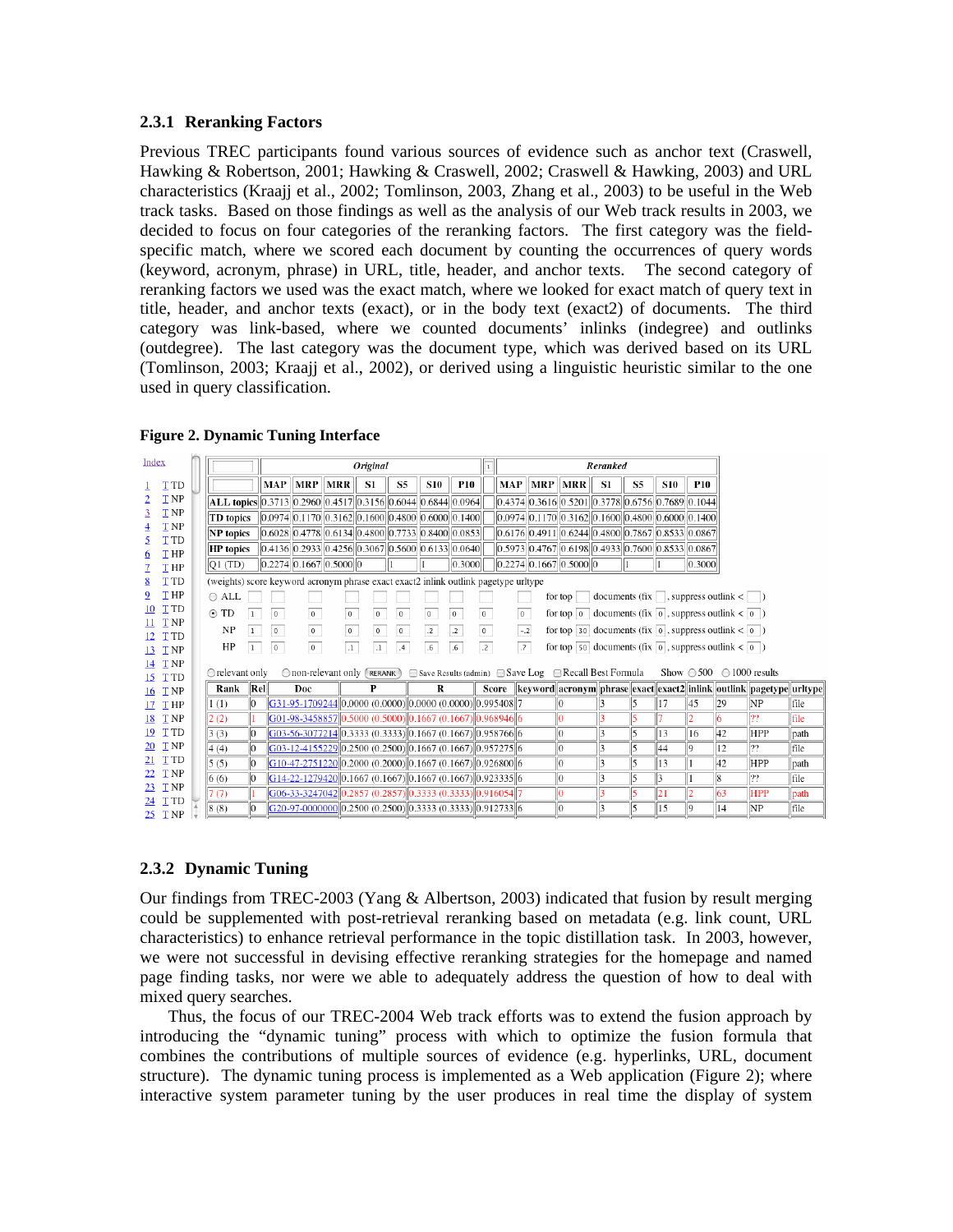performance changes as well as the new search results annotated with metadata of fusion parameter values (e.g. link counts, URL type, etc.). The key idea of dynamic tuning, which is to combine the human intelligence, especially pattern recognition ability, with the computational power of the machine, is implemented in this Web application that allows human to examine not only the immediate effect of his/her system tuning but also the possible explanation of the tuning effect in the form of data patterns. By engaging in iterative dynamic tuning process, where we successively fine-tuned the fusion parameters based on the cognitive analysis of immediate system feedback, we were able to significantly increase our system performance.

The effective reranking factors observed from the iterations of dynamic reranking were: indegree, outdegree, exact match, and URL/Pagetype with the minimum number of outdegree of 1 for HP queries; indegree, outdegree, and URLtype for NP queries (1/3 impact of HP factors); acronym, outdegree, and URLtype with the minimum number of outdegree of 10 for TD queries. In addition to harnessing both the human intelligence and machine processing power to facilitate the process of system tuning with many parameters, dynamic tuning turned out to be a good tool for failure analysis. We examined severe search failure instances by WIDIT using the dynamic tuning interface and observed the following:

- Acronym Effect
	- WIDIT expanded acronyms and ranked documents about the acronym higher than the specific topic.
	- e.g. CDC documents ranked higher than Rabies documents for topic 89 ("CDC Rabies homepage")
- Duplicate Documents
	- WIDIT eliminated documents with the same URLs and ranked mirrored documents higher.
	- e.g. Relevant documents with the same URL (G00-74-1477693 and G00-05- 3317821 for topic 215) were not indexed by WIDIT.
	- e.g. G32-10-1245341 is a mirror document of G00-48-1227124 (relevant for topic 188) but not counted as relevant by TREC official judgments.
- Link Noise Effect
	- Non-relevant documents with irrelevant links are ranked high by WIDIT
	- e.g. The relevant document for topic 197 ("Vietnam War") is Johnson Administration's "Foreign Relations" volumes with 4 links to Vietnam volumes, but WIDIT retrieved pages about Vietnam with many irrelevant (e.g. navigational) links at top ranks.
- Topic Drift
	- Topically related documents with high frequency of query terms were ranked high by WIDIT.
	- e.g. Documents about drunk driving victims, MADD, etc. were ranked higher than the impaired driving program of NHTSA page for topic 192 ("Drunk driving").

## **2.4 Web Track Results**

Table 3 shows the results of our mixed query task runs. Since we were not able to fully implement the dynamic tuning module in time, our official submission consisted of fusion runs and reranking runs using a static reranking formula based on past findings regarding specific query types. The post-submission runs, which employed dynamic tuning, achieved better performance in general, especially when using the official query types. The best fusion run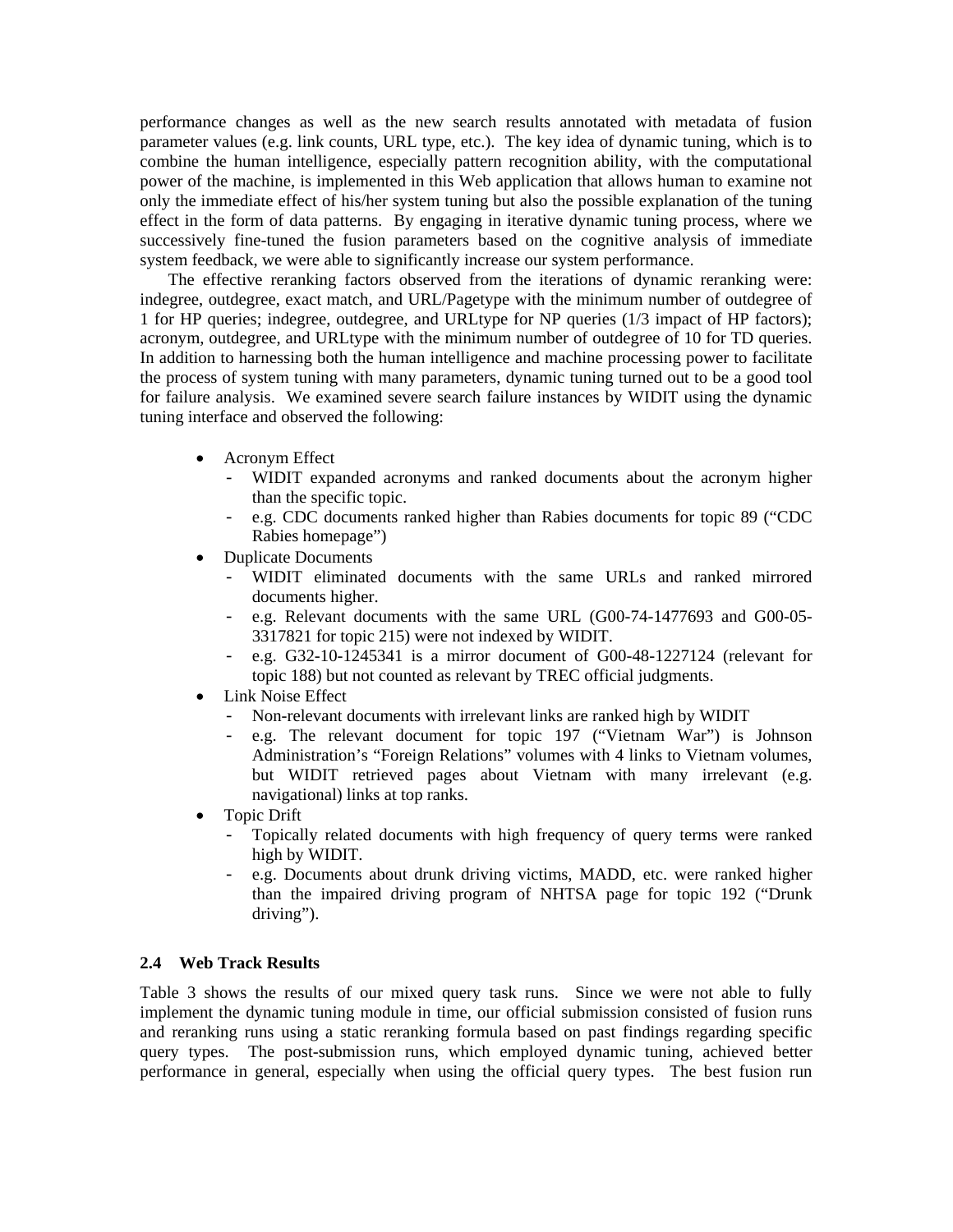combined the best baseline result, which used anchor text index, and the top two fusion runs, which merged the results of body, anchor, and header index results.

|                    | MAP (TD) | MRR (NP) | MRR (HP) |
|--------------------|----------|----------|----------|
| F <sub>3</sub>     | 0.0974   | 0.6134   | 0.4256   |
| $SR_g$             | 0.0949   | 0.6018   | 0.4487   |
| $DR_g$             | 0.1274   | 0.5418   | 0.6371   |
| SR o               | 0.0986   | 0.6258   | 0.4341   |
| DR o               | 0.1349   | 0.6545   | 0.6265   |
| <b>TREC</b> Median | 0.1010   | 0.5888   | 0.5838   |

**Table 3.** Mixed Query Task Results (MAP = mean average precision, MRR = mean reciprocal rank)

F3: Best fusion run

SR\_g: Static reranking run using the guessed query type

DR\_g: Dynamic reranking run using the guessed query type

SR\_o: Static reranking run using the official query type

DR\_o: Dynamic reranking run using the official query type

 In order to assess the effect of query classification error, we generated random assignment of query types (DR\_r) and worst possible assignment of query types (DR\_b). Table 4.1 compares the classification error of WIDIT query classification algorithm with random and worst classification. Because TD task is biased towards homepages, HP-TD error is the least severe type of error. Since HP and NP tasks are both known-item search task, HP-NP error is less severe than NP-TD, which is the least similar. In table 4.2, which shows the results of dynamic reranking using each query classification, we can see that random or poor query classification will adversely affect the retrieval performance. Table 4.2 also shows the random query type results to be comparable with TREC median performance for TD and HP queries.

|        | Error Type |       |       |  |  |  |  |
|--------|------------|-------|-------|--|--|--|--|
|        | HP-TD      | HP-NP | NP-TD |  |  |  |  |
| $DR_g$ | 26         | 49    |       |  |  |  |  |
| $DR_r$ | 54         | 48    | 44    |  |  |  |  |
| DR b   |            | 75    | 150   |  |  |  |  |

Table 4.1 Query classification error by error type

|                    | MAP (TD) | MRR (NP) | MRR (HP) |
|--------------------|----------|----------|----------|
| DR 0               | 0.1349   | 0.6545   | 0.6265   |
| $DR_g$             | 0.1274   | 0.5418   | 0.6371   |
| DR r               | 0.1235   | 0.4450   | 0.5285   |
| DR b               | 0.0922   | 0.2995   | 0.3105   |
| <b>TREC</b> Median | 0.1010   | 0.5888   | 0.5838   |

**Table 4.2** Query classification error by error type

DR o: Dynamic reranking run using the official query type

DR\_g: Dynamic reranking run using the guessed query type

DR\_r: Dynamic reranking run using the random query type

DR\_b: Dynamic reranking run using the bad query type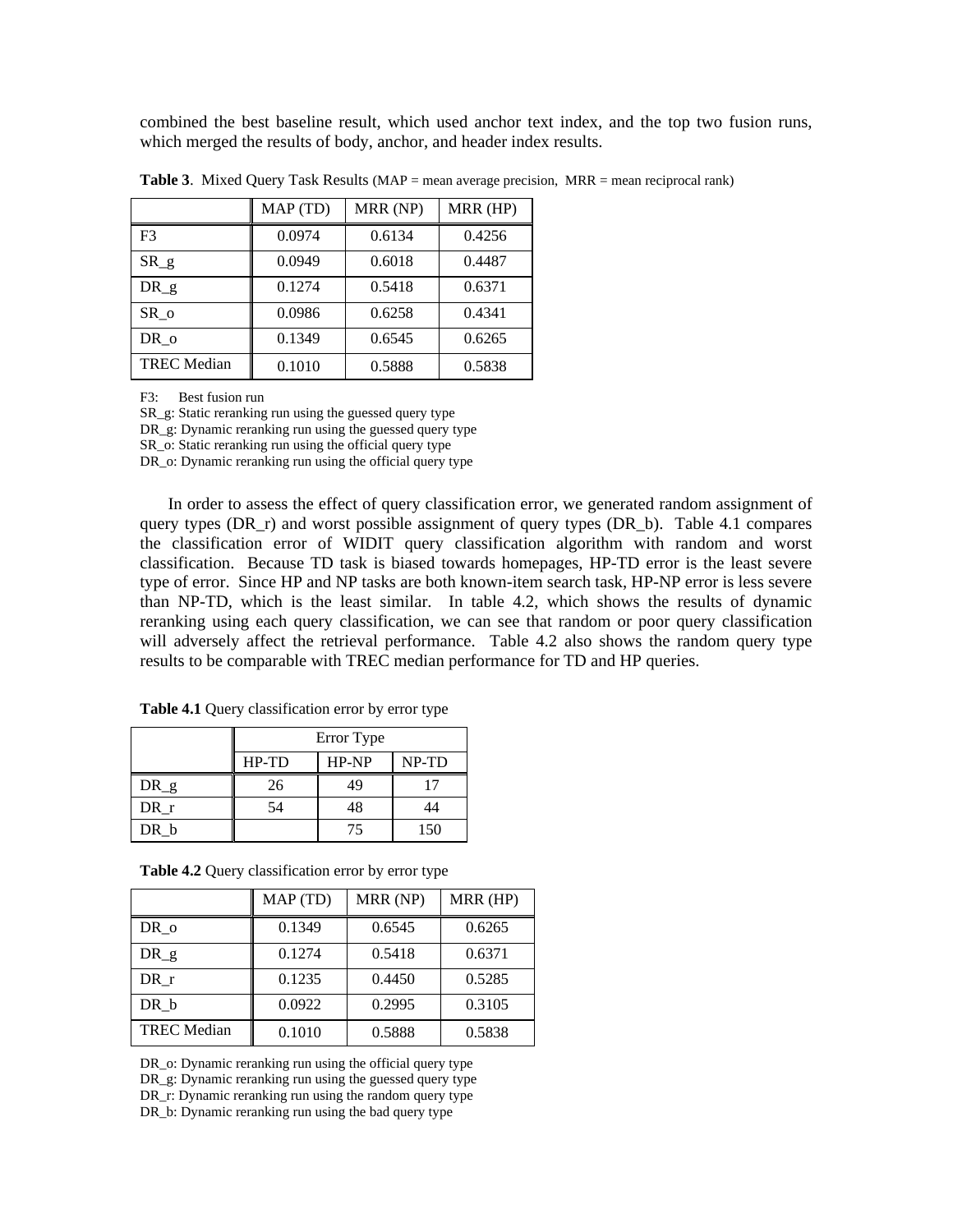#### **3. HARD track**

Conventional retrieval systems, which ignore the fact that users are different, often fail to satisfy the various aspects of user's information need beyond the topical relevance. The HARD (High Accuracy Retrieval from Documents) track, introduced in 2003, investigates approaches that can enhance the retrieval performance by tailoring the search to the user.

The HARD track has three phases. First, the HARD participant produces baseline retrieval results using the initial topic descriptions without any user-specific metadata. After the baseline run, the participant creates the Clarification Forms (CF), which is given to the user to collect relevance data for each query. In the third and final phase, the participant can use the metadata about queries (e.g. familiarity, genre, subjects, and geography) that are provided by the user, the relevance data collected from the clarification forms, or a combination of both to generate the final submission runs.

We participated in all three phrases (baseline run, clarification form, final run). The focal points of our strategy were query expansion and relevance feedback by clarification form. For the baseline retrieval, we examined the effectiveness of query formulation strategies with emphasis on automatic query expansion. Initial query formulations involved combinations of topic fields (title, description, narrative) and stemming (simple plural stemmer, combination stemmer), to which were added combinations of expansion components such as synonyms from the WordNet, noun phrases identified by Brill Tagger, expanded acronyms and word definitions from Web search. The analysis of the results based on the training data suggested that automatic query expansion with synonyms and word definition terms can introduce noise that hurt retrieval performance, whereas acronyms, nouns and noun phrases found in the topic titles tend to be terms with more discriminating power. We also investigated query expansion via pseudo-relevance feedback, but it showed adverse effect on retrieval performance.

In an attempt to decrease the noise introduced in automatic query expansion, we involved the user to filter the expanded query via clarification forms (Figures 3.1 and 3.2), where the user selected relevant query expansion terms and best sentences from top 25 baseline results for each query. The best sentence of a document was extracted using strategies from the past Q&A track. In the final run, the baseline query was to be modified with information from CF feedback as well as metadata information provided in the metadata version of HARD topics. Post-retrieval reranking and metadata labeling were the main tasks in this stage. In order to "label" (or extract) metadata on documents, different lexicon bases were generated for each metadata fields (e.g. location, subject) and documents were scored for each metadata using a combination of statistical and linguistic classification methods. Unfortunately, we were not able to implement the reranking module in time, which was to be based on explicit relevant judgment we got from CF as well as implicit clues, such as emphasis on specific fields, noun phrases, domain-specific lexicon use, and linguistic clues. Although our official submission included only the baseline runs and CF-enhance runs, we include the description of our original metadata strategy below.

#### **3.1 Metadata Strategy**

The four metadata types associated with HARD topics were geography, genre, familiarity, and subject. For geography, we created US and non-US location lexicon from mining the Web resources (e.g. Yahoo!) and counting the occurrences of the lexicon terms in the first line of news or keywords field. For genre, we considered the document with high proportion of quoted string as opinion/editorial. As for familiarity, we created a rare word lexicon from an online dictionary and scored documents by the proportion of rare words. We also created subject lexicon for each subject value by querying Yahoo! category and WordNet Hyponyms (… is a kind of subject) and counting the lexicon term occurrences in the keyword fields of the documents. The metadata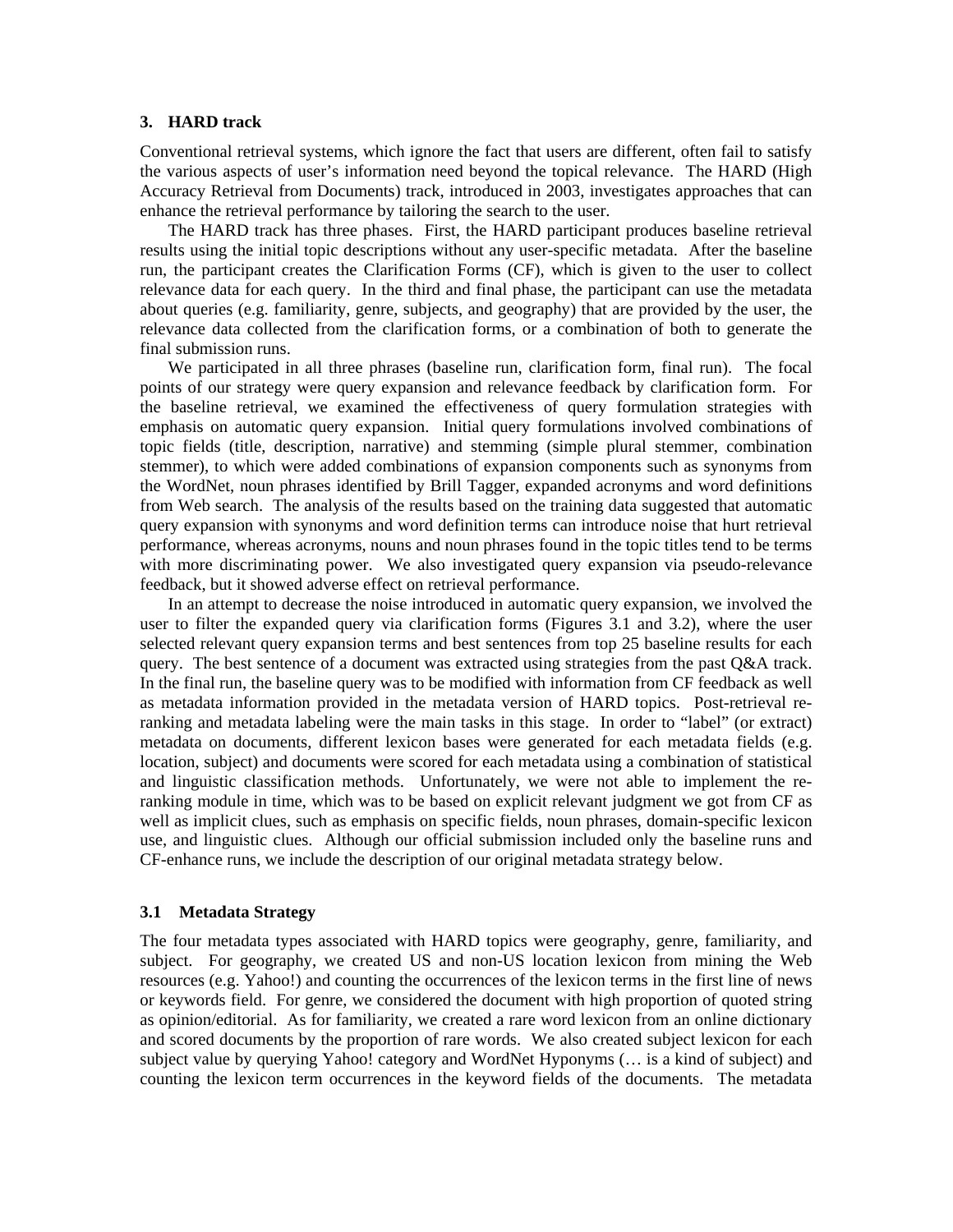scores thus computed can then be used in the post-retrieval reranking process such as dynamic reranking.

# **Figure 3.1** Clarification Form I

| HARD-415 life mars                                                                                                                                                                                                                                                                                                                                                                                                                                  |  |  |  |  |  |
|-----------------------------------------------------------------------------------------------------------------------------------------------------------------------------------------------------------------------------------------------------------------------------------------------------------------------------------------------------------------------------------------------------------------------------------------------------|--|--|--|--|--|
| 1. Please choose all synonym sets that are relevant to this topic<br>$\mathbf{mars}$ $\Box$ Mars, Red Planet<br>blemish, defect, mar<br>March, Mar                                                                                                                                                                                                                                                                                                  |  |  |  |  |  |
|                                                                                                                                                                                                                                                                                                                                                                                                                                                     |  |  |  |  |  |
| 2. Please check whether the sentence is relevant to the topic, and if so, please clarify whether it meets the requirments of the metadata                                                                                                                                                                                                                                                                                                           |  |  |  |  |  |
| □ Life on Mars? A little Beagle may tell us by Richard Ingham<br>PARIS, Dec 21 (AFP) - On Christmas Day, a small round object will streak like a shooting star across the skies of Mars before landing like a beachball,<br>starting a mission that, at last, may reveal whether the stuff of life exists on Earth's beguiling neighbour.<br>familiarity (much) □ genre (news-report) □ subject (science) □ (220521-AFE)                            |  |  |  |  |  |
| □ Vigil for silent Mars probe Beagle enters second day<br>LONDON, Dec 26 (AFP) - British scientists on Friday began the second day of a vigil for a homebase call from the European space probe Beagle 2, sent<br>down to Mars on a six-month quest to look for signs of life.<br>familiarity (much) [ genre (news-report) [ subject (science) [ $\Box$ (223138-AFE)                                                                                |  |  |  |  |  |
| $\Box$ Mars Express enters polar orbit: ESA<br>PARIS, Dec 30 (AFP) - The European satellite Mars Express successfully entered Tuesday a polar orbit above Mars, which will allow it to try to contact the<br>missing lander Beagle 2 next week, the European Space Agency said.<br>familiarity (much) $\Box$ genre (news-report) $\Box$ subject (science) $\Box$ (225266-AFE)                                                                       |  |  |  |  |  |
| $\Box$ European Space Agency's spacecraft to set out for Mars atop Russian rocket<br>The spacecraft that succeeded helped vastly expand human knowledge about Mars. Just 40 years ago, some experts still believed that thick vegetation grew<br>on Mars that belief was dispelled in the 1960s by NASA spacecraft which beamed back images of Mars' barren surface.<br>familiarity (much) [ genre (news-report) [ subject (science) [ (111680-APE) |  |  |  |  |  |
| $\Box$ European Space Agency's spacecraft to set out for Mars atop Russian rocket<br>Once the lander is ejected, mission controllers will have to adjust Mars Express' trajectory and reduce its speed to allow Mars' gravity to capture the vehicle in<br>another delicate maneuver.                                                                                                                                                               |  |  |  |  |  |
| $f$ amuhanty $(much)$ $\Box$ genre $(news-report)$ $\Box$ subject $(scence)$ $\Box$ (115790-APE)                                                                                                                                                                                                                                                                                                                                                    |  |  |  |  |  |
| 3. If you think there are other relevant keywords that are not reflected above, please write them down in the box.                                                                                                                                                                                                                                                                                                                                  |  |  |  |  |  |
|                                                                                                                                                                                                                                                                                                                                                                                                                                                     |  |  |  |  |  |

# **Figure 3.2** Clarification Form II

| HARD-415 life mars                                                                                                                                                                                                                                                                                                                                                                                                                                       |  |  |  |  |  |
|----------------------------------------------------------------------------------------------------------------------------------------------------------------------------------------------------------------------------------------------------------------------------------------------------------------------------------------------------------------------------------------------------------------------------------------------------------|--|--|--|--|--|
|                                                                                                                                                                                                                                                                                                                                                                                                                                                          |  |  |  |  |  |
| 1. Please choose all phrases that are relevant to this topic                                                                                                                                                                                                                                                                                                                                                                                             |  |  |  |  |  |
| Carbon dioxide<br>□ current atmosphere<br>$\Box$ dead mar<br>dioxide base<br>$\Box$ genetic experiment<br>□ independent confirmation<br>$\Box$ only place<br>□ oxygen-rich mixture<br>$\Box$ scientific possibility<br>$\Box$ star system<br>□ usual carbon                                                                                                                                                                                              |  |  |  |  |  |
| 2. Please check whether the sentence is relevant to the topic, and if so, please clarify whether it meets the requirments of the metadata                                                                                                                                                                                                                                                                                                                |  |  |  |  |  |
| □ URGENT CAPE CANAVERAL, Florida: in January.<br>Previous missions have shown Mars had water in the past, but scientists want to find out how long the water was there and in what quantities. Scientists believe<br>the water may show that Mars once was able to support life.<br>familiarity (much) [ genre (news-report) [ subject (science) [ (117550-APE)                                                                                          |  |  |  |  |  |
| $\Box$ Mars rover is launched on voyage to look for evidence of water<br>NASA revamped its Mars program after the failure of two unmanned missions to Mars four years ago.<br>familiarity (much) [ genre (news-report) [ subject (science) [ (117555 APE)                                                                                                                                                                                                |  |  |  |  |  |
| $\Box$ Mars rover is launched on voyage to look for evidence of water<br>The rovers' landing sites, on opposite sides of the planet, were chosen for their likelihood of holding evidence of water. Studying the minerals in rocks can tell<br>scientists how the rocks were formed, whether they were ever submerged in water, and whether hot water ever ran over them.<br>familiarity (much) [ genre (news-report) [ subject (science) [ (117594-APE) |  |  |  |  |  |
| $\Box$ Mars rover is launched on voyage to look for evidence of water<br>CAPE CANAVERAL, Florida (AP) NASA launched the first of two golf cart-sized rovers that will ramble across the rocky, red soil of Mars and drill for<br>evidence that the Red Planet once had enough water to support life.<br>familiarity (much) [ genre (news-report) [ subject (science) [ (117749-APE)                                                                      |  |  |  |  |  |
| $\Box$ European space mission on final leg of voyage to Mars<br>Previous attempts to find signs of life have been inconclusive. Of 34 unmanned American, Soviet and Russian missions to Mars since 1960, two-thirds ended in<br>failure. In 1976, twin U.S. Viking landers searched for life but sent back inconclusive results.<br>raminanty (much) 1 genre (news-report) 1 subject (science) 1 (115790-APE)                                            |  |  |  |  |  |
| 3. If you think there are other relevant keywords that are not reflected above, please write them down in the box.                                                                                                                                                                                                                                                                                                                                       |  |  |  |  |  |
|                                                                                                                                                                                                                                                                                                                                                                                                                                                          |  |  |  |  |  |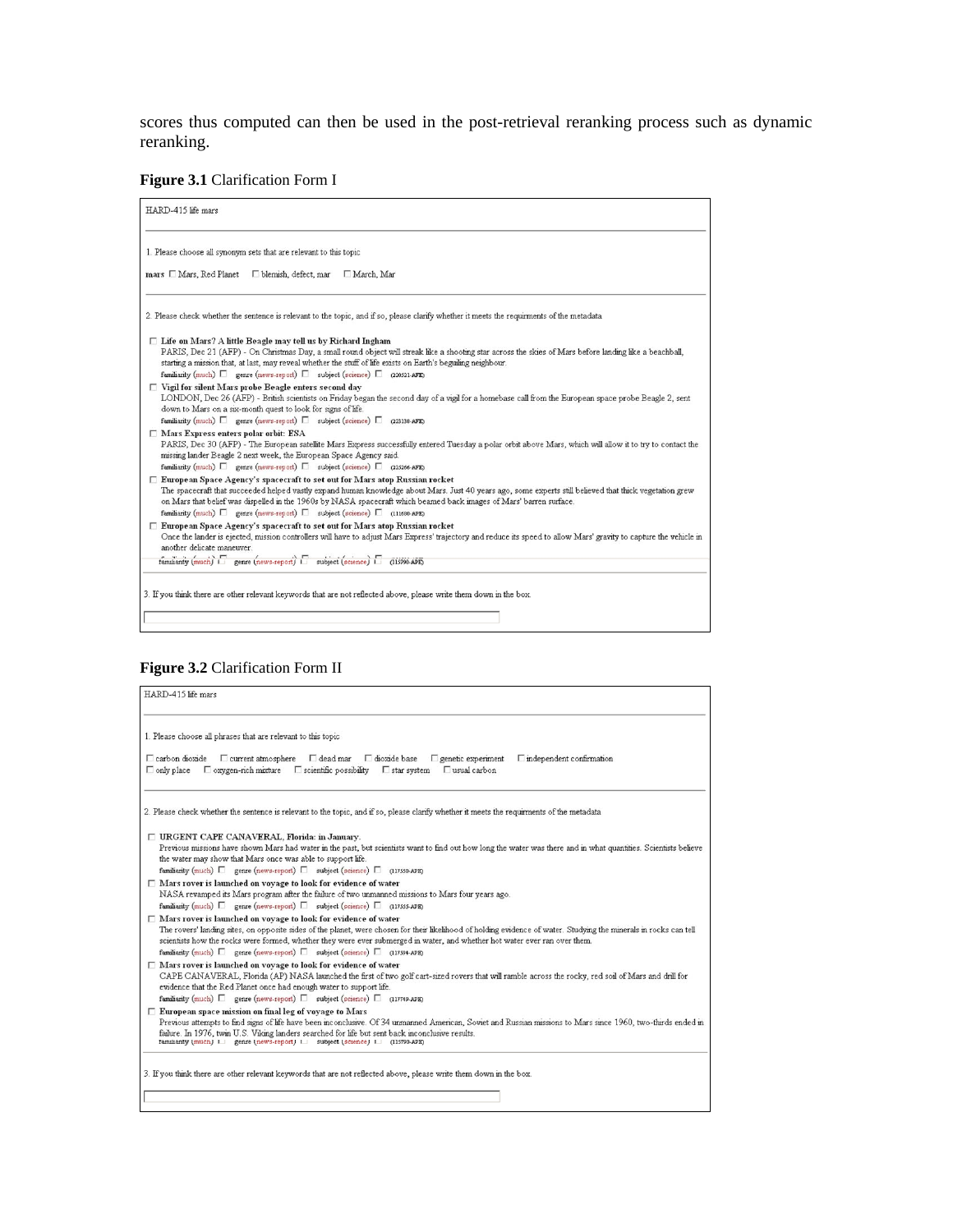## **3.2 HARD Track Results**

Table 5 shows our best baseline and CF result. The best baseline run, which used Okapi term weight, query expansion with acronyms and nouns, and the combo stemmer (Yang, Maglaughlin & Newby, 2001) that combines simple plural removal and inflectional stemming, performed well above the median level. The CF run, using the relevance feedback from the clarification form, improved the retrieval performance of the baseline only slightly, which suggests the effectiveness of the automatic query expansion in the baseline run.

|                         | <b>MAP</b> | <b>MRP</b> |
|-------------------------|------------|------------|
| <b>TREC Best</b>        | 0.3554     | 0.3717     |
| WIDIT CF run            | 0.3287     | 0.3454     |
| WIDIT best baseline run | 0.3128     | 0.3366     |
| <b>TREC</b> Median      | 0.2634     | 0.2906     |
| <b>TREC Worst</b>       | 0.0288     | 0.0673     |

**Table 5.** HARD results (MAP = mean average precision, MRP = mean R-precision)

## **4. Robust track**

The Robust track explored methods for improving the consistency of retrieval technology by focusing on poorly performing topics. The 2004 Robust track was a classic ad-hoc retrieval task using 250 topics. Query expansion with keywords from Web search was the main WIDIT approach to the Robust track, which extended the methodology of the best Robust track system in previous TREC (Grunfeld et al., 2003).

We submitted four runs for the Robust track using combinations of topic field text, different term weighting formula, and query expansion methods. Title, description and narrative text were combined to create *wdoqla1* and *wdo25qla1*, but *wdoqla1* used the original Okapi term weight formula, whereas *wdo25qla1* used the modified Okapi BM25 formula. *wdoqdn1*, based on description field, and *wdoqsn1*, based on title field, expanded the query with nouns extracted by the Brill tagger. Both runs were weighted with the original Okapi term weights.

All runs used a simple affix removal stemming algorithm that included various topic-specific exception word lists. Stemmed words were then compared against a dictionary for accuracy. Other retrieval runs were attempted using query expansion with web search engines such as Yahoo, Google, Altavista and Search, as well as lexically-based query expansion methods with WordNet.com; however, these methods introduced a high level of noise and did not deliver good retrieval results and thus excluded from the official submission. Table 6, which shows the robust track results by topic type, indicates above median level of performance by WIDIT.

|                      | Old Topics | New Topics | Difficult<br><b>Topics</b> | All Topics |
|----------------------|------------|------------|----------------------------|------------|
| <b>TREC Best</b>     | 0.3429     | 0.4227     | 0.1949                     | 0.3586     |
| WIDIT Best (wdogla1) | 0.2819     | 0.3300     | 0.1363                     | 0.2914     |
| <b>TREC</b> Median   | 0.2667     | 0.2979     | 0.1260                     | 0.2755     |
| <b>TREC Worst</b>    | 0.0692     | 0.0529     | 0.0207                     | 0.0756     |

**Table 6.** Mean Average Precision of Robust runs by topic type